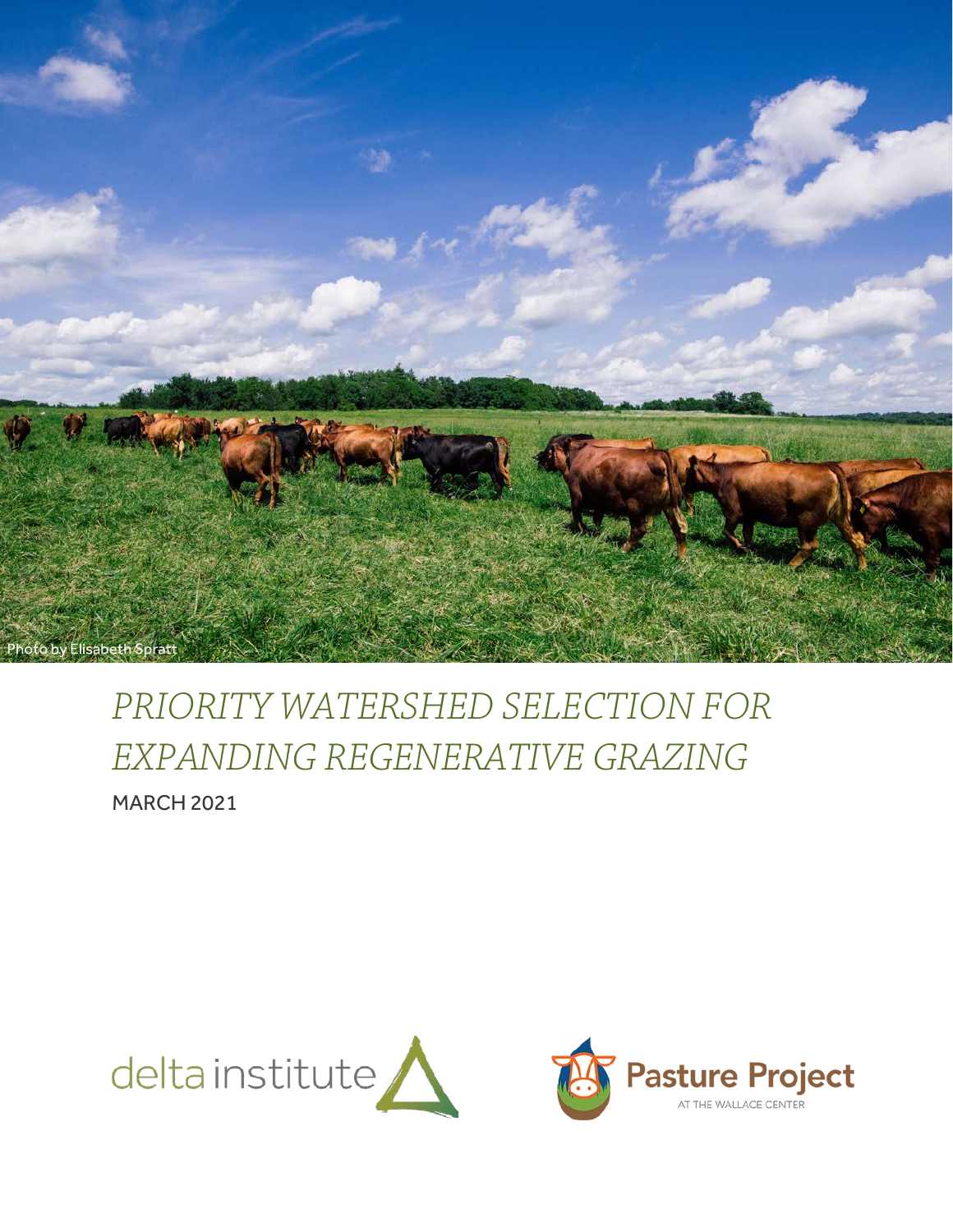## **Introduction**

The Delta Institute and the Pasture Project, part of the Resilient Agriculture & Ecosystems initiative of the Wallace Center at Winrock International, have partnered on a second year of shared work of a project to expand grass-fed value chains in the State of Illinois. Support for this project was provided through Food:Land:Opportunity, an initiative of Kinship Foundation and The Chicago Community Trust, funded through the Searle Funds at The Chicago Community Trust. Following a statewide grass-fed value chain analysis, the project aims to work more deeply in a watershed near Chicago to support grass-based production, expand processing and distribution, and connect producers and aggregators to buyers in Chicago, particularly institutions.

The purpose of this memo is to describe the rationale for selecting a watershed(s) for deepening place-based engagement. Three components for assessing watershed suitability for regenerative grazing were explored: mapping analysis of 14 spatial datasets, stakeholder feedback, and additional research. Watersheds were ranked and prioritized for further engagement.

# **Mapping**

The Resilient Agriculture and Ecosystems (RAE) initiative of the Wallace Center at Winrock International has completed a prototype tool for identifying priority watersheds for further outreach on regenerative grazing. This tool combines 14 datasets across the categories of biodiversity, water quality, economics, infrastructure, and suitability for Chicago markets. A summary map with each layer and the combined suitability layer can be found [here.](https://storymaps.arcgis.com/stories/fb9071b6e08b47098ba4a755f873b796)<sup>[1](#page-1-0)</sup> Additionally, farms known to be producing grass-fed beef are also shown on the map for informational purpose, however, were not included in the analysis due to incompleteness and potential bias of this data set.

For deeper analysis, we selected a subset of watersheds due to their proximity to Chicago and location on the suburban-rural divide. The results are reported below for the five selected watersheds: Upper Fox, Kishwaukee, Lower Fox, Upper Illinois, and Kankakee. Higher scores correspond to conditions more advantageous to grazing.

The mapping analysis showed that Kankakee and Upper Fox have the highest cumulative scores, indicating them to be most suitable for further engagement.

<span id="page-1-0"></span><sup>1</sup> <https://storymaps.arcgis.com/stories/fb9071b6e08b47098ba4a755f873b796>

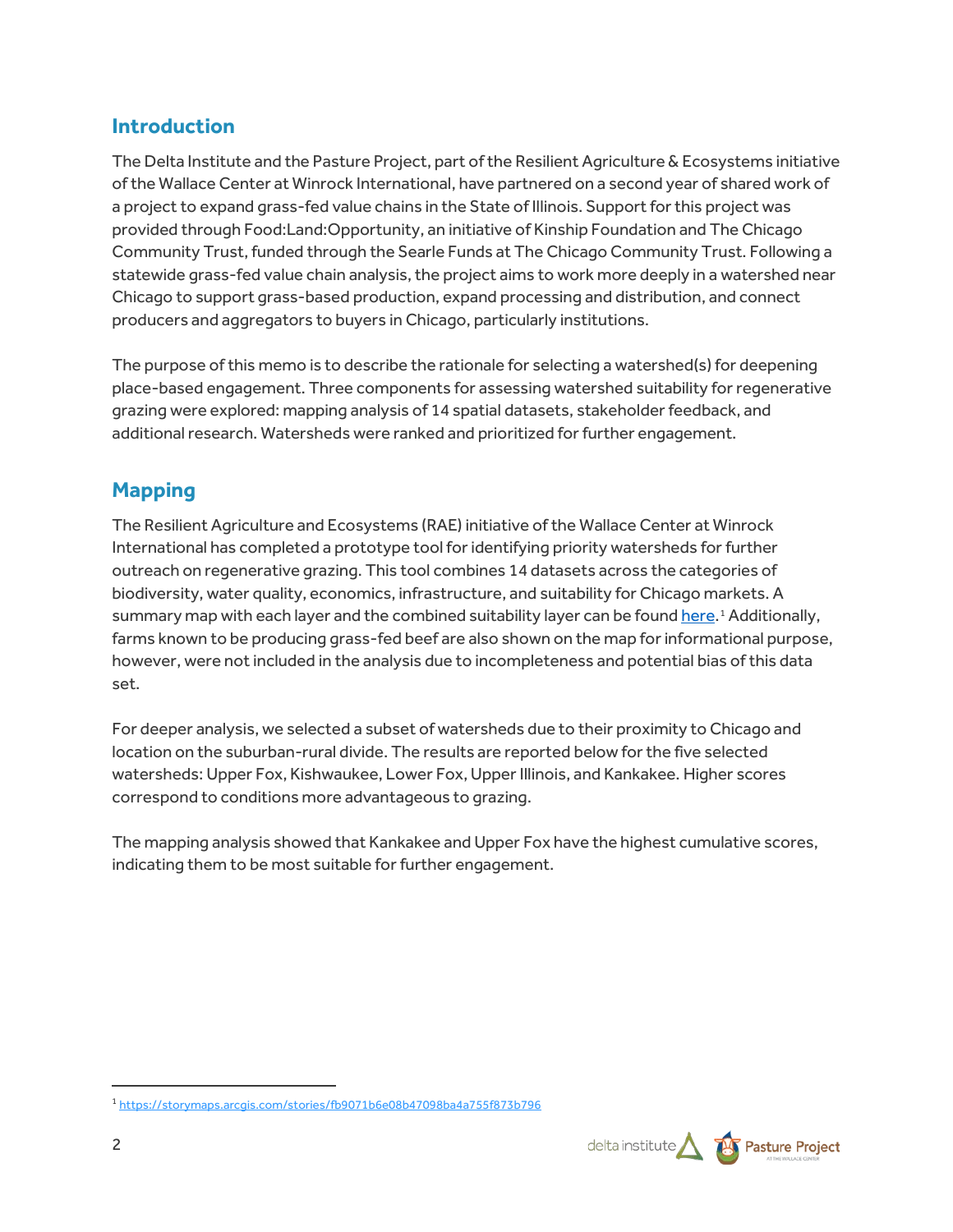### **Table 1. Spatial watershed criteria**

| <b>Category</b> | <b>Dataset</b>                                                                                     | <b>Rationale/Scoring</b>                                                                                                                                           | <b>Aggregate HUC 8</b><br><b>Watershed Scores*</b>                                                                   |
|-----------------|----------------------------------------------------------------------------------------------------|--------------------------------------------------------------------------------------------------------------------------------------------------------------------|----------------------------------------------------------------------------------------------------------------------|
| Biodiversity    | Agricultural lands<br>without nearby<br>pollinator habitat<br>by HUC 12<br>watershed (EPA)         | Low = All crop acres in HUC 12<br>have nearby pollinator habitat<br>(within 2.8km)<br>High = Some crop acres in HUC<br>12 do not have nearby<br>pollinator habitat | Upper Fox: Low<br>Kishwaukee: Low<br>Lower Fox: Medium<br>Upper Illinois: High<br>Kankakee: Medium                   |
| Biodiversity    | Common bird<br>species in decline<br>by HUC 12<br>watershed (EPA)                                  | Low = $0$ to 15 species<br>Medium = 15 to 18 species<br>$High = >18$ species                                                                                       | <b>Upper Fox: Medium</b><br>Kishwaukee: Low<br>Lower Fox: Low<br>Upper Illinois: Medium<br>Kankakee: Medium-<br>High |
| Economics       | Interest payments<br>as percent of<br>operating<br>expenses by<br>county (USDA)                    | Low = $0$ to $5%$<br>Medium = $5$ to $10\%$<br>$High = >10%$                                                                                                       | <b>Upper Fox: Low</b><br>Kishwaukee: Medium<br>Lower Fox: Low<br><b>Upper Illinois: Low</b><br>Kankakee: Low         |
| Economics       | Fertilizer expenses<br>as percent of<br>operating<br>expenses by<br>county (USDA)                  | Low = $0$ to $14%$<br>Medium = 14 to 20%<br>$High = >20%$                                                                                                          | Upper Fox: Low<br>Kishwaukee: Medium<br>Lower Fox: Medium<br>Upper Illinois: High<br>Kankakee: High                  |
| Economics       | <b>National</b><br><b>Commodity Crop</b><br>Productivity Index<br>for corn per soil<br>unit (USDA) | $Low = 20.8$<br>Medium = $0.6$ to $0.8$<br>High = $< 0.6$<br>(lower corn yields are<br>advantageous for grazing<br>economics)                                      | Upper Fox: High<br>Kishwaukee: Low<br>Lower Fox: Low<br>Upper Illinois: Medium<br>Kankakee: High                     |
| Economics       | Average age of<br>principle operator<br>by county (USDA)                                           | $Low = >60$<br>Medium = $55$ to $60$<br>High = $<$ 55                                                                                                              | <b>Upper Fox: Medium</b><br>Kishwaukee: Medium<br>Lower Fox: Medium<br>Upper Illinois: Medium<br>Kankakee: Medium    |



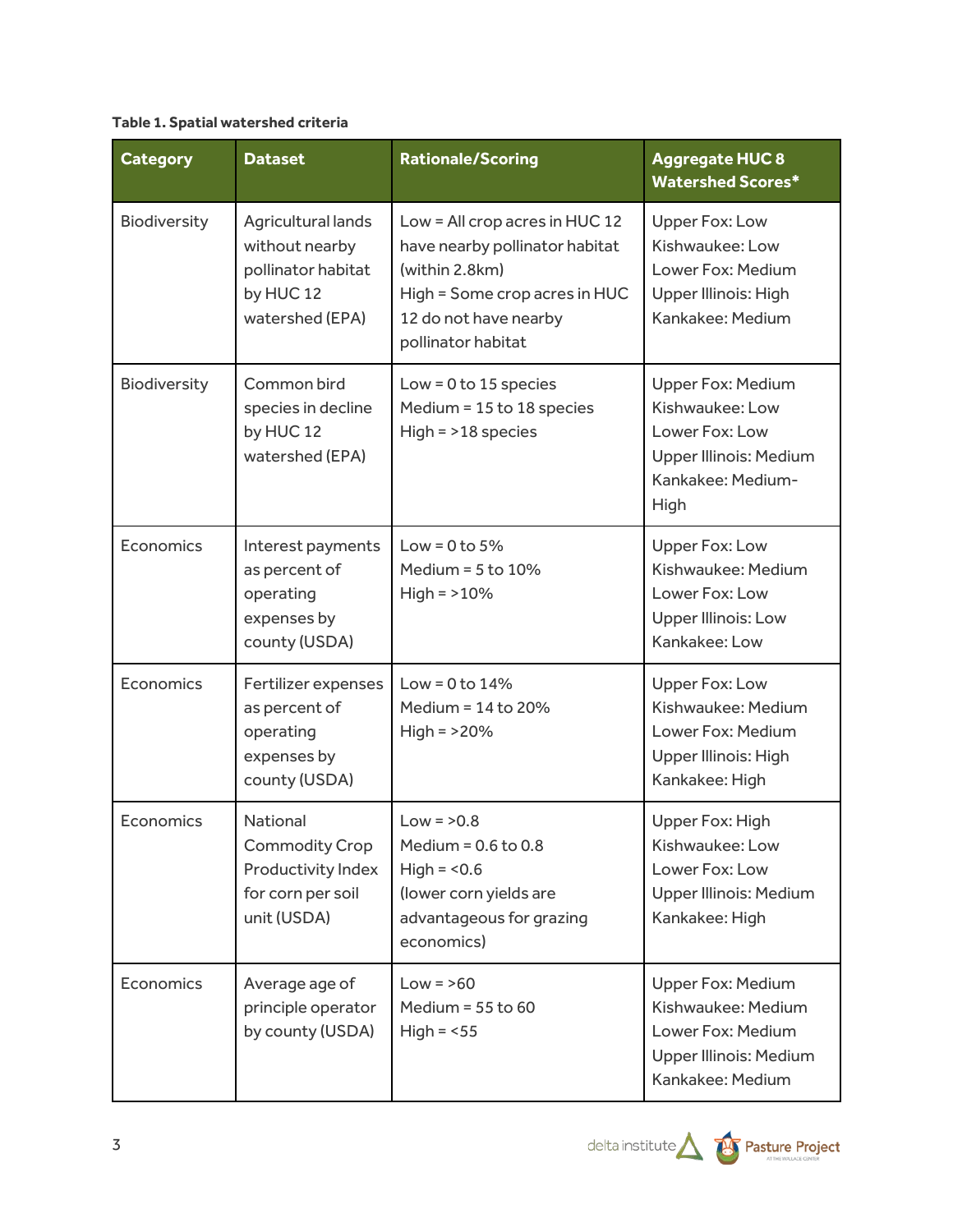| Infrastructure | Cattle density per<br>pixel/0.08 decimal<br>degrees (FAO)                                                                                                | Low = $0$ to 10 head per pixel<br>Medium = 10 to 30 head per<br>pixel<br>High = >30 head per pixel | Upper Fox: Low<br>Kishwaukee: Medium<br>Lower Fox: Medium<br><b>Upper Illinois: Low</b><br>Kankakee: Low       |
|----------------|----------------------------------------------------------------------------------------------------------------------------------------------------------|----------------------------------------------------------------------------------------------------|----------------------------------------------------------------------------------------------------------------|
| Infrastructure | Distance to small<br>USDA-inspected<br>beef slaughter<br>facilities (USDA)                                                                               | Low = $30$ to $50$ miles<br>Medium = 12 to 30 miles<br>$High = 0 to 12 miles$                      | Upper Fox: Medium<br>Kishwaukee: Medium<br>Lower Fox: High<br>Upper Illinois: High<br>Kankakee: Low            |
| Infrastructure | Distance to state-<br>inspected beef<br>slaughter facilities<br>(IL Department of<br>Agriculture;<br><b>Bureau of Meat</b><br>and Poultry<br>Inspection) | Low = $30$ to $50$ miles<br>Medium = 12 to 30 miles<br>$High = 0 to 12 miles$                      | Upper Fox: High<br>Kishwaukee: High<br>Lower Fox: Medium<br>Upper Illinois: Medium<br>Kankakee: Medium         |
| Infrastructure | Pastureland as<br>percent of<br>cropland by<br>county (USDA)                                                                                             | $Low = 5\%$<br>Medium = $5$ to $30\%$<br>$High = >30%$                                             | Upper Fox: Low<br>Kishwaukee: Low<br>Lower Fox: Low<br>Upper Illinois: Low<br>Kankakee: Low                    |
| Water quality  | Nitrogen loss from<br>agricultural lands<br>by HUC 12<br>watershed (EPA)                                                                                 | Low = $0$ to 36 lb./ac/yr.<br>Medium = $36$ to $54$ lb./ac/yr.<br>High = $>54$ lb./ac/yr.          | Upper Fox: Medium<br>Kishwaukee: Medium<br>Lower Fox: Medium<br><b>Upper Illinois: Low</b><br>Kankakee: Medium |
| Water quality  | Phosphorus loss<br>from agricultural<br>lands by HUC 12<br>watershed (EPA)                                                                               | Low = $0$ to $2$ lb./ac/yr.<br>Medium = 2 to 5 lb./ac/yr.<br>High = $>5$ lb./ac/yr.                | Upper Fox: Medium<br>Kishwaukee: Low<br>Lower Fox: Low<br><b>Upper Illinois: Low</b><br>Kankakee: High         |

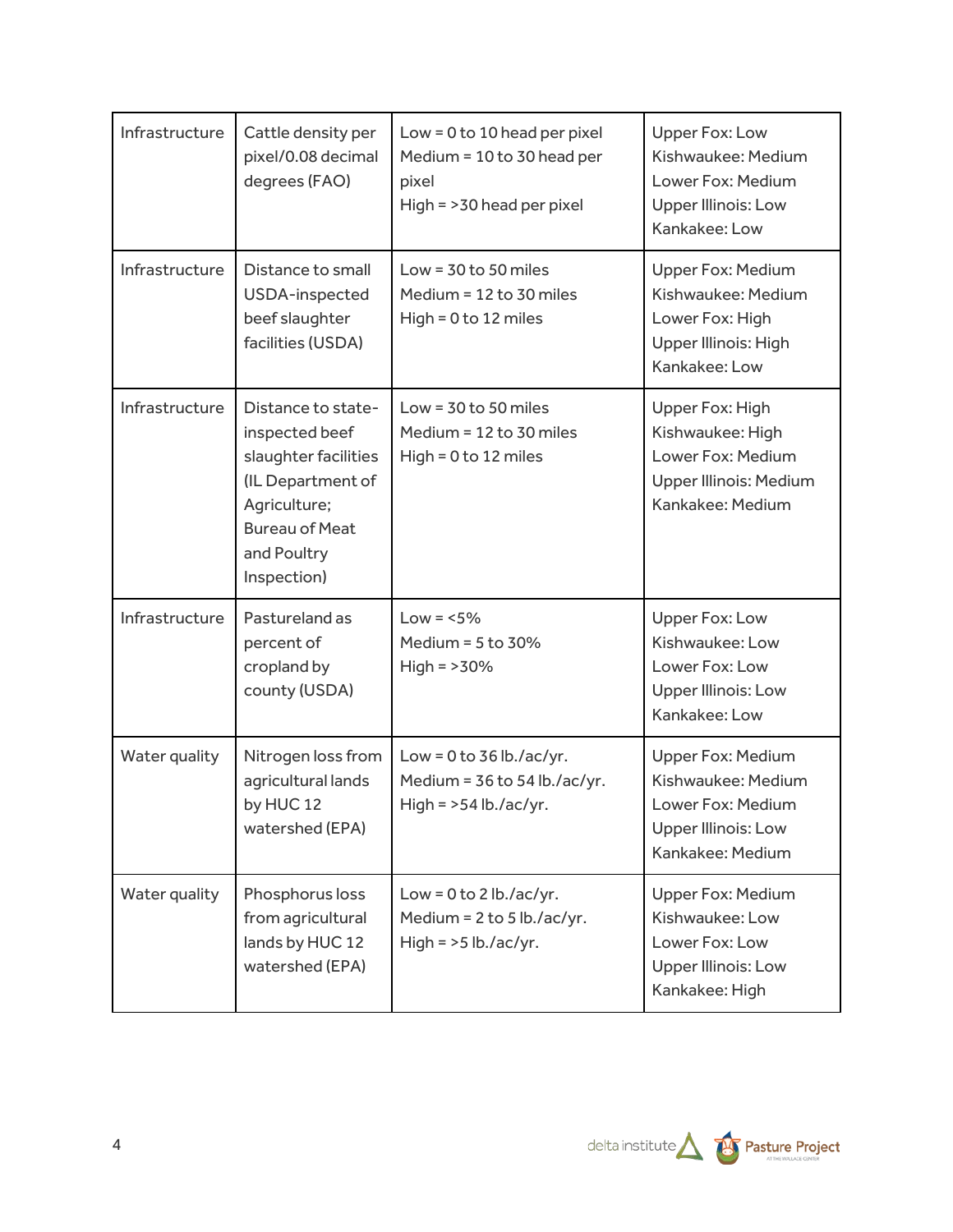| Suitability for<br>Chicago<br><b>Markets</b> | Trucking proximity<br>to Chicago                                 | Low = $100$ to $150$ miles<br>Medium = 50 to 100 miles<br>High = $0$ to 50 miles | Upper Fox: High<br>Kishwaukee: Medium<br>Lower Fox: Medium<br>Upper Illinois: Medium<br>Kankakee: High |
|----------------------------------------------|------------------------------------------------------------------|----------------------------------------------------------------------------------|--------------------------------------------------------------------------------------------------------|
| Suitability for<br>Chicago<br><b>Markets</b> | Illinois population<br>within 100 miles<br>(US Census<br>Bureau) | $Low = > 7$ million<br>Medium = $7-9$ million<br>High $=$ >9 million             | Upper Fox: High<br>Kishwaukee: Medium<br>Lower Fox: Medium<br>Upper Illinois: Medium<br>Kankakee: High |

*\*Aggregate HUC 8 watershed scores combine the scores from all the areas they contain (e.g., multiple HUC 12 watersheds, counties, or pixels)*

## **Stakeholder Feedback**

We have further gathered feedback through surveys and interviews about the selected watersheds with stakeholders in Northern Illinois representing a variety of sectors including academia, government, advocacy, and current graziers. Those who have provided feedback so far are listed below:

- Nathan Aaberg (Liberty Prairie Foundation)
- Spring Duffey (McHenry-Lake County SWCD)
- Matt Bunger (NRCS)
- James Theuri (University of Illinois Extension)
- Josh Franks (Boone and Winnebago County NRCS)
- Liz Rupel (IL Stewardship Alliance)
- Jen Walling (IL Environmental Council)
- Emy Brawley (The Conservation Fund)
- Russ Higgins (University of Illinois Extension)

Feedback from the stakeholders about the five selected watersheds is summarized in Tables 2-6 below. Direct quotes are in quotations; other comments are summarized from phone interviews.

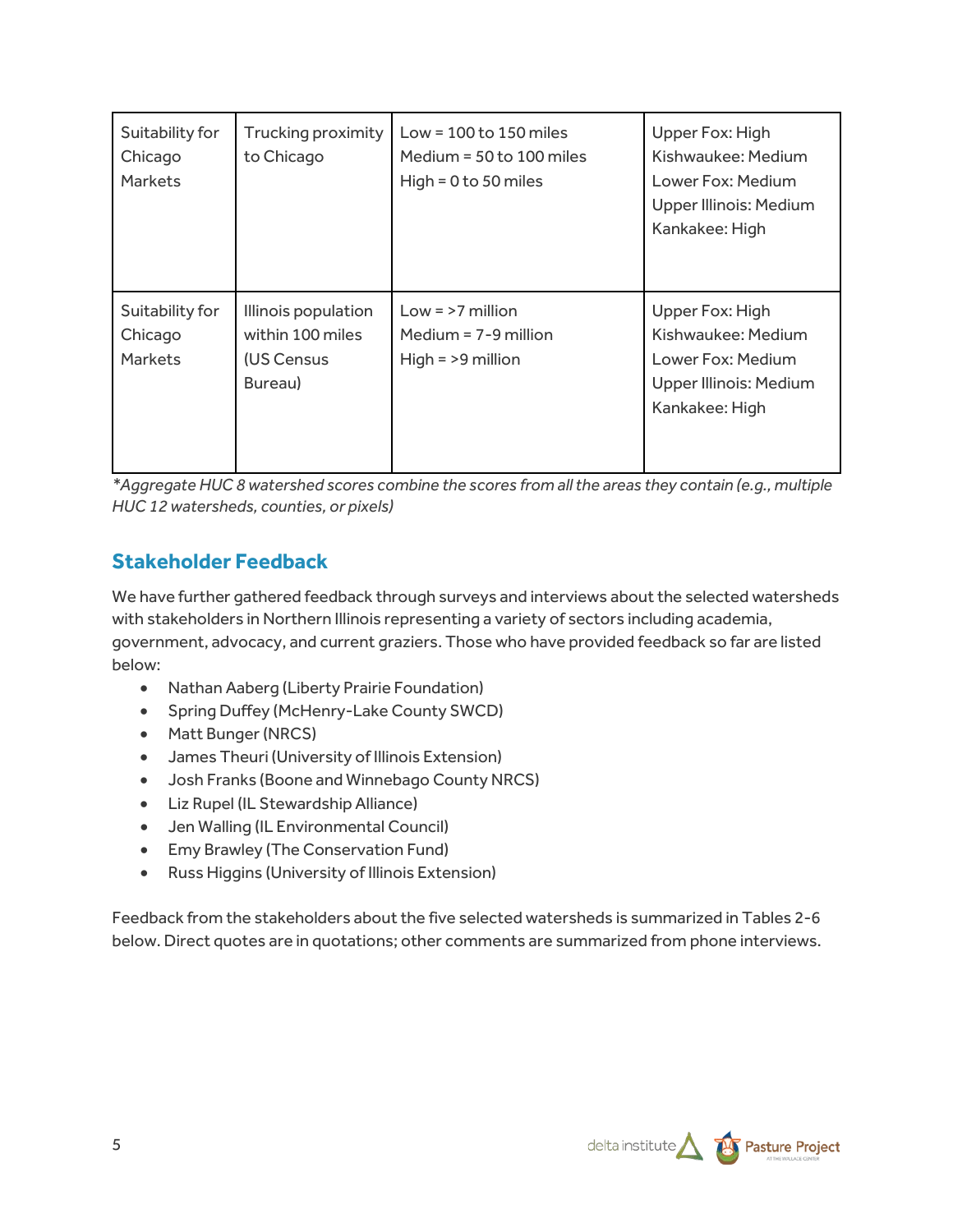#### **Table 2. Upper Fox**

| <b>Metric</b>                                      | <b>Stakeholder Feedback</b>                                                                                                                                                                                                                                                                                                                                                                                                                                                                                                                                                                                                                                                                                                         |
|----------------------------------------------------|-------------------------------------------------------------------------------------------------------------------------------------------------------------------------------------------------------------------------------------------------------------------------------------------------------------------------------------------------------------------------------------------------------------------------------------------------------------------------------------------------------------------------------------------------------------------------------------------------------------------------------------------------------------------------------------------------------------------------------------|
| Overall                                            | Tied top watershed choice for one stakeholder, 2nd watershed choice for<br>one stakeholder; both said to apply their feedback to both Kishwaukee<br>and Upper Fox.                                                                                                                                                                                                                                                                                                                                                                                                                                                                                                                                                                  |
|                                                    | One stakeholder said this watershed would be difficult to work in due to<br>development pressure and limited remaining agricultural land base.                                                                                                                                                                                                                                                                                                                                                                                                                                                                                                                                                                                      |
| <b>Historical Projects</b>                         | One stakeholder felt that there was not much grazing activity in the<br>Illinois half of the Upper Fox, except for some farmland owned by<br>McHenry County Conservation District (MCCD). MCCD recently brought<br>out some grazing experts to their site to get advice. If the district decided<br>to convert this land to rotational/holistic grazing, that would convert<br>over 300 acres to grassland in the watershed. The stakeholder expressed<br>that they felt MCCD is trying to be thoughtful about what happens to that<br>land.                                                                                                                                                                                        |
|                                                    | One stakeholder mentioned potential in this watershed due to proximity<br>to Chicago and busy nearby farmers markets that are currently being<br>served by graziers from Wisconsin. However, this stakeholder observed<br>that land costs can be a problem if the agricultural model requires a lot of<br>land. This stakeholder mentioned alternative models, like Greg Judy in<br>Missouri who farms primarily leased public land. For these models to<br>work, more knowledge and resources are needed around grazing leases.<br>Private sector livestock partners will also be important.                                                                                                                                       |
| Adoption and Re-Enrollment<br><b>Rates of BMPs</b> | One stakeholder mentioned several known graziers. This stakeholder<br>knows at least one landowner who has mostly corn, but recently<br>transitioned some acreage to grazing in the watershed. There are also a<br>few existing graziers who are moving into holistic grazing. One grazier is<br>leasing from Kane County Forest Reserve. Another producer worked as<br>apprentice with All Grass Farms, a known grazing operation. Another<br>younger couple is starting to graze further west (15-20 Belted<br>Galloways). This stakeholder believes that Wisconsin NRCS may be more<br>efficient than Illinois NRCS for supporting grazing practices.<br>This stakeholder also mentioned that McHenry County is digitizing their |
|                                                    | management system and is now requiring cover crops on all highly<br>erodible land. In addition, Liberty Prairie Foundation held a specialty<br>grains workshop in November 2019, and though specialty grains<br>producers have previously felt like "outcasts" from farming community,<br>they are beginning to see interest from area producers.                                                                                                                                                                                                                                                                                                                                                                                   |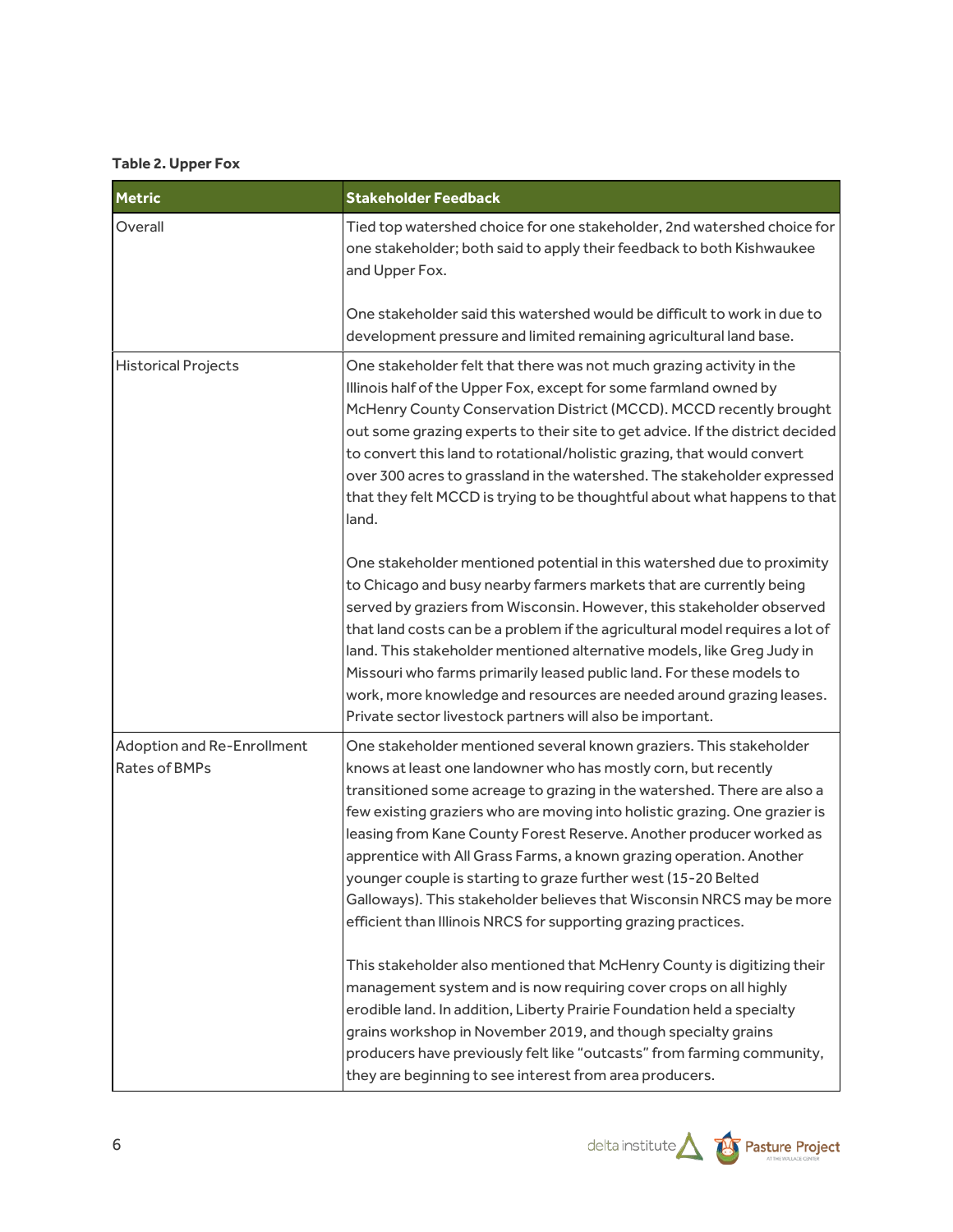| <b>Problem Salience</b>                                                                                        | One stakeholder felt McHenry County was most interested in water<br>quality, drinking water, and flooding. MCCD is most focused on grassland<br>habitat and water quality. Kane County is most interested in preserving<br>water quality and grassland habitat. Izaak Walton League is interested in<br>preserving habitat. Angelic Organics is primarily concerned with farmer<br>success.                                                                                                                                                                                                                                                                                                                                                                                                                                                                                                                                                                                                                                                                                                                                                                                                                                                                                                                                                                                                         |
|----------------------------------------------------------------------------------------------------------------|-----------------------------------------------------------------------------------------------------------------------------------------------------------------------------------------------------------------------------------------------------------------------------------------------------------------------------------------------------------------------------------------------------------------------------------------------------------------------------------------------------------------------------------------------------------------------------------------------------------------------------------------------------------------------------------------------------------------------------------------------------------------------------------------------------------------------------------------------------------------------------------------------------------------------------------------------------------------------------------------------------------------------------------------------------------------------------------------------------------------------------------------------------------------------------------------------------------------------------------------------------------------------------------------------------------------------------------------------------------------------------------------------------|
| <b>Collaboration and Trust</b>                                                                                 | One stakeholder felt that capacity is limited, though watershed<br>stakeholders are interested in partnership. This stakeholder mentioned<br>speaking with the St. Croix River Association in Minnesota and Wisconsin<br>who is taking a holistic approach with land trusts, farmers, and<br>government agencies, which the stakeholder contrasted with the Upper<br>Fox and Kishwaukee watersheds which do not have that level of<br>coordination between partners. This stakeholder observed that people<br>are social, so if there's no community of people to work together with the<br>work suffers.                                                                                                                                                                                                                                                                                                                                                                                                                                                                                                                                                                                                                                                                                                                                                                                           |
| Stakeholder<br>Commitment/Project Interest<br>and Supportive Farm,<br>Sportsmen, And Wildlife<br>Organizations | One stakeholder mentioned several potential initial partners, including<br>likely interest on the part of Kane County Forest Preserve District and<br>MCCD, who are both interested in farm conservation. This stakeholder<br>observed that Kane County Forest Preserve District has "less politics"<br>because the board is separate from the conservation district. Kane<br>County is experimenting with patch burn grazing. This stakeholder also<br>mentioned that the Land Conservancy of McHenry County is interested<br>in agriculture and grazing and that the Izaak Walton League is interested<br>in using their network to encourage landowners to influence their leasees<br>to use better practices. This stakeholder mentioned the IDEA farm<br>network (and that Liberty Prairie serves as its organizer for northeastern<br>Illinois), and while grazing is not a lead practice, they are not unfriendly to<br>it. This stakeholder also mentioned Angelic Organics, which used to be<br>focused on vegetables but had leadership transition recently. Angelic<br>runs the Collaborative Regional Alliance for Farmer Training (CRAFT)<br>network, which includes graziers. Finally, the McHenry County planning<br>department is working on a watershed plan for the county and is starting<br>to realize that agriculture is an important land use for managing water<br>quality. |

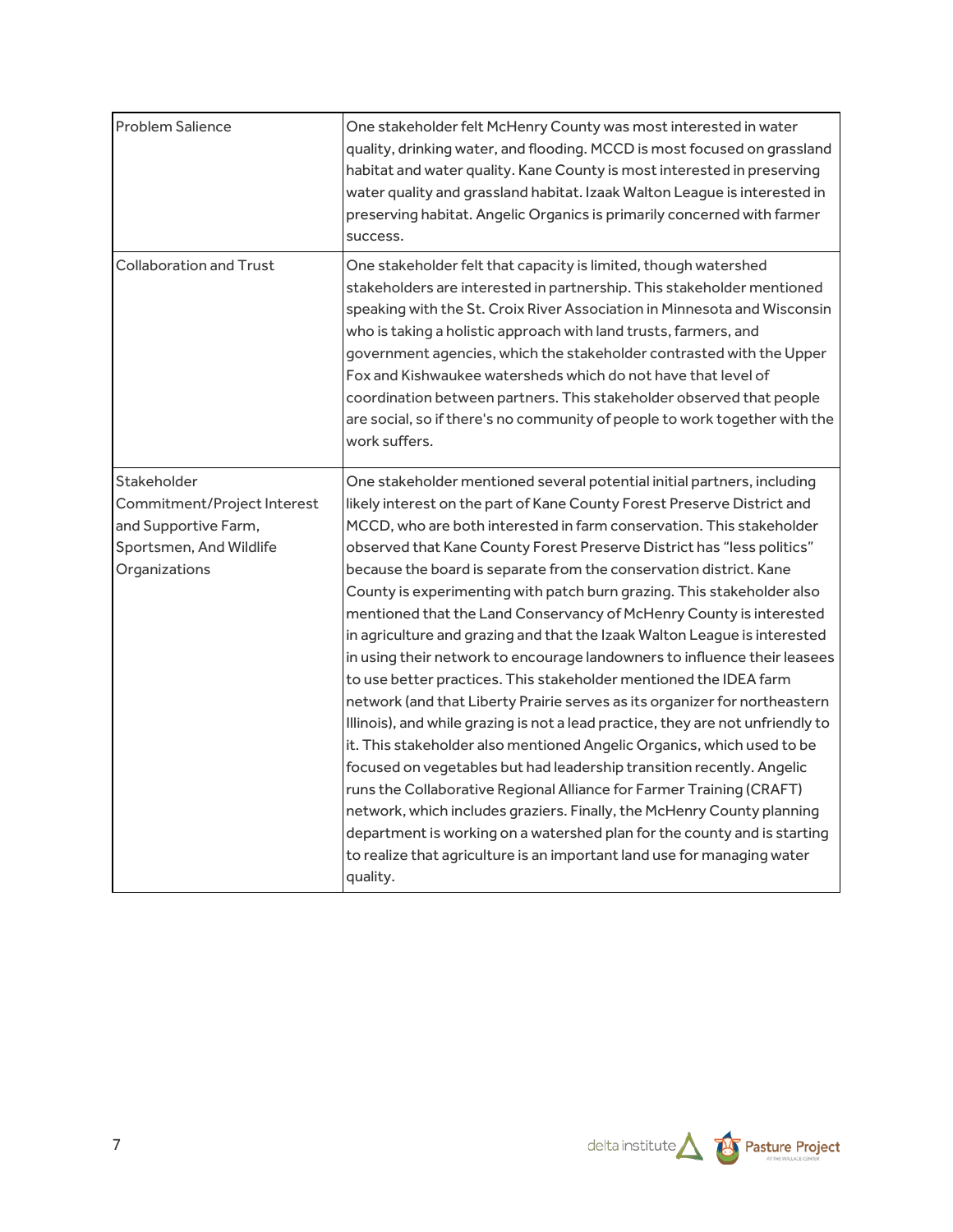#### **Table 3. Kishwaukee**

| <b>Metric</b>                               | <b>Stakeholder Feedback</b>                                                                                                                                                                                                                                                                                                                                                                                                                                                                                                                                                                                             |
|---------------------------------------------|-------------------------------------------------------------------------------------------------------------------------------------------------------------------------------------------------------------------------------------------------------------------------------------------------------------------------------------------------------------------------------------------------------------------------------------------------------------------------------------------------------------------------------------------------------------------------------------------------------------------------|
| Overall                                     | Top watershed for 4 stakeholders.<br>Miscellaneous comment: "The cost of land is prohibitive if you don't<br>inherit the ground for grazing. Most folks can't pay \$5,000-10,000 per<br>acre to graze. Unfortunately, this leads to a lot of sensitive acres going to<br>row crop production."                                                                                                                                                                                                                                                                                                                          |
| <b>Biophysical Impairment</b>               | One stakeholder mentioned that the most salient concern in this<br>watershed is nutrient loading. This stakeholder said: "There is a fair<br>amount of grazing with the creek corridors of this watershed, but most<br>of the streams are not fenced off, so while there is not commercial<br>ag[riculture]--more could be done."                                                                                                                                                                                                                                                                                       |
| <b>Historical Projects</b>                  | Stakeholders mentioned several recent grazing efforts and other<br>historical projects. One stakeholder mentioned Eat for Good, a group of<br>landowners (many from this watershed) putting on educational potlucks<br>around grazing, local food, and soil health. One absentee landowner is<br>working with her leasee on grazing.<br>Another stakeholder mentioned recent grazing efforts by the MCCD<br>(see Upper Fox "Historical Projects" section for full comments). This<br>stakeholder also reiterated the need for land leasing models rather than<br>ownership models, similarly to the Upper Fox comments. |
| Adoption and Re-Enrollment<br>Rates of BMPs | One stakeholder said, "We have had good luck promoting the CRP 10-<br>year set aside program to native grasslands--mostly within the<br>watershed in heavily flood prone or excessively wet areas." Another<br>stakeholder mentioned an expansion of cover crops and no-till in this<br>watershed but noted that most are done without financial assistance.<br>However, stakeholders felt that short leases and absentee landowners<br>were an impediment to conservation practices.                                                                                                                                   |
|                                             | One stakeholder noted the importance of other NRCS programs in the<br>watershed, saying: "Producers interested in grazing seek assistance<br>from NRCS for technical and financial assistance. Some of the practices<br>applied include: Prescribed grazing, fence, water facility, pipeline, forage<br>and biomass planting. The practices have been used by many producers<br>for many years."                                                                                                                                                                                                                        |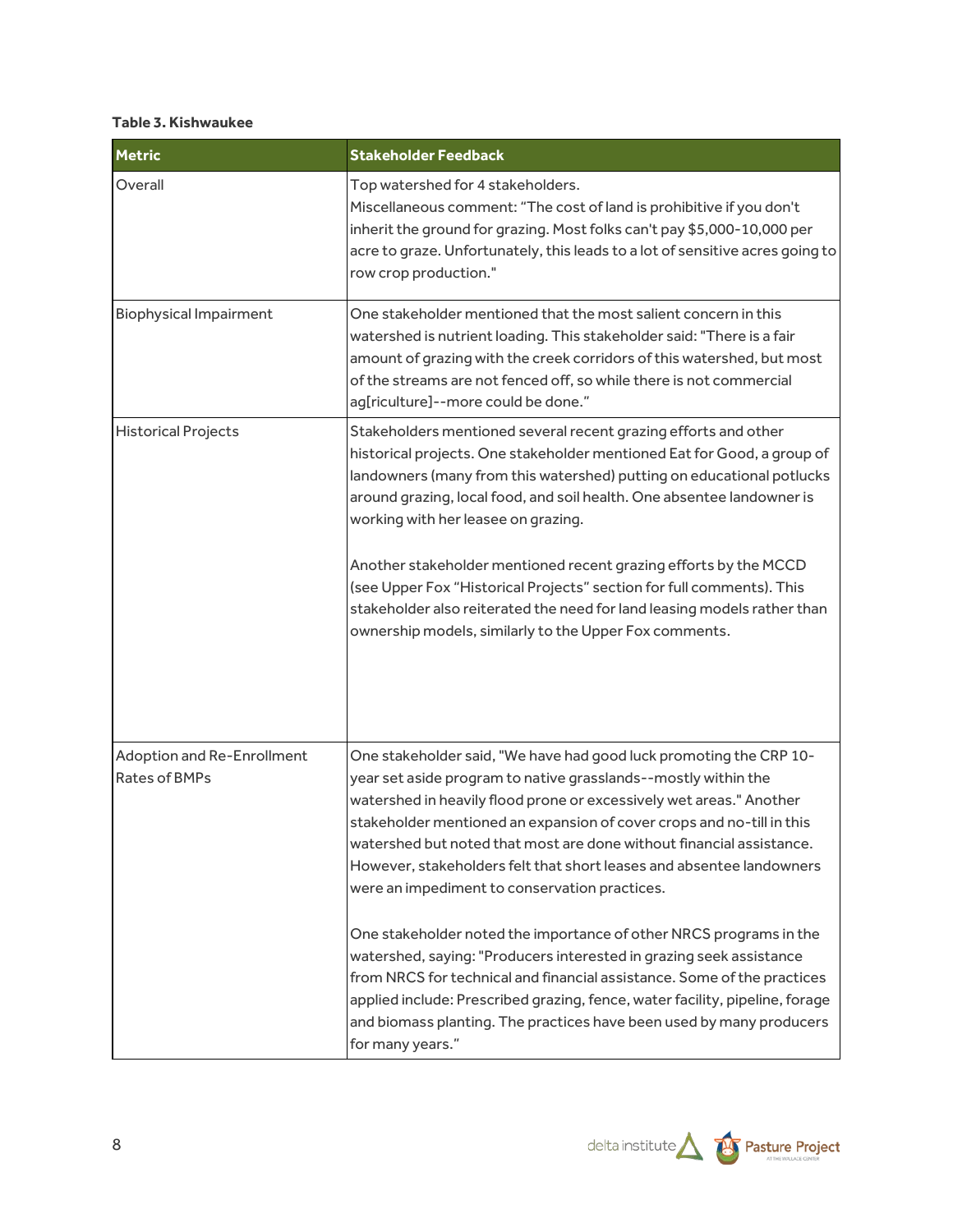|                                                                                                                    | Other stakeholders mentioned knowing a handful of existing graziers<br>and some active efforts by Kane and McHenry counties for public land<br>grazing.                                                                                                                                                                                                                                                                                                                                                                                                                                                                                                                                                                                                                                                                                                                                                                                                                                                                                                                                                                                                                                                                                                                        |
|--------------------------------------------------------------------------------------------------------------------|--------------------------------------------------------------------------------------------------------------------------------------------------------------------------------------------------------------------------------------------------------------------------------------------------------------------------------------------------------------------------------------------------------------------------------------------------------------------------------------------------------------------------------------------------------------------------------------------------------------------------------------------------------------------------------------------------------------------------------------------------------------------------------------------------------------------------------------------------------------------------------------------------------------------------------------------------------------------------------------------------------------------------------------------------------------------------------------------------------------------------------------------------------------------------------------------------------------------------------------------------------------------------------|
| <b>Problem Salience</b>                                                                                            | One stakeholder felt that the biggest resource concern was nutrient<br>loading. Two stakeholders named bird/grassland habitat as a concern for<br>MCCD, but one felt that water quality was an equal concern.<br>One stakeholder felt McHenry County was most interested in water<br>quality, drinking water, and flooding, while Kane County is most<br>interested in preserving water quality and grassland habitat. Izaak<br>Walton League is interested in preserving habitat. Angelic Organics is<br>primarily concerned with farmer success.                                                                                                                                                                                                                                                                                                                                                                                                                                                                                                                                                                                                                                                                                                                             |
|                                                                                                                    | One stakeholder said the soil and water conservation districts are most<br>concerned with erosion control, soil health, flooding, and wetland loss.                                                                                                                                                                                                                                                                                                                                                                                                                                                                                                                                                                                                                                                                                                                                                                                                                                                                                                                                                                                                                                                                                                                            |
| <b>Collaboration and Trust</b>                                                                                     | One stakeholder mentioned a skepticism on the part of graziers with<br>government programs, saying: "Grazing is tough, most producers who<br>do "grazing" are very independent and often don't want to work with<br>programs/government." Another stakeholder said "[Trust] varies by<br>landowner but with some very strong, others not so much."<br>However, several stakeholders pointed out that there are several strong<br>partnerships present in the watershed between producers and<br>organizations, with one mentioning that a watershed grazing group<br>relies on UI Extension to assist in planning the yearly pasture walk and<br>Graziers Dinner.<br>One stakeholder felt that capacity is limited, though watershed<br>stakeholders are interested in partnership. This stakeholder mentioned<br>speaking with the St. Croix River Association in Minnesota and Wisconsin<br>who is taking a holistic approach with land trusts, farmers, and<br>government agencies, which the stakeholder contrasted with the Upper<br>Fox and Kishwaukee watersheds which do not have that level of<br>coordination between partners. This stakeholder observed that people<br>are social, so if there's no community of people to work together with<br>the work suffers. |
| Stakeholder<br>Commitment/Project Interest<br>and Supportive Farm, Sportsmen,<br><b>And Wildlife Organizations</b> | One stakeholder reiterated their Upper Fox comments, which<br>mentioned several potential initial partners, including likely interest on<br>the part of Kane County Forest Preserve and MCCD, who are both<br>interested in farm conservation. This stakeholder observed that Kane<br>County Forest Preserve has "less politics" because the board is separate<br>from the conservation district. Kane County is experimenting with patch<br>burn grazing. This stakeholder also mentioned that the Land<br>Conservancy of McHenry County is interested in agriculture and grazing<br>and that the Izaak Walton League is interested in using their network to                                                                                                                                                                                                                                                                                                                                                                                                                                                                                                                                                                                                                 |

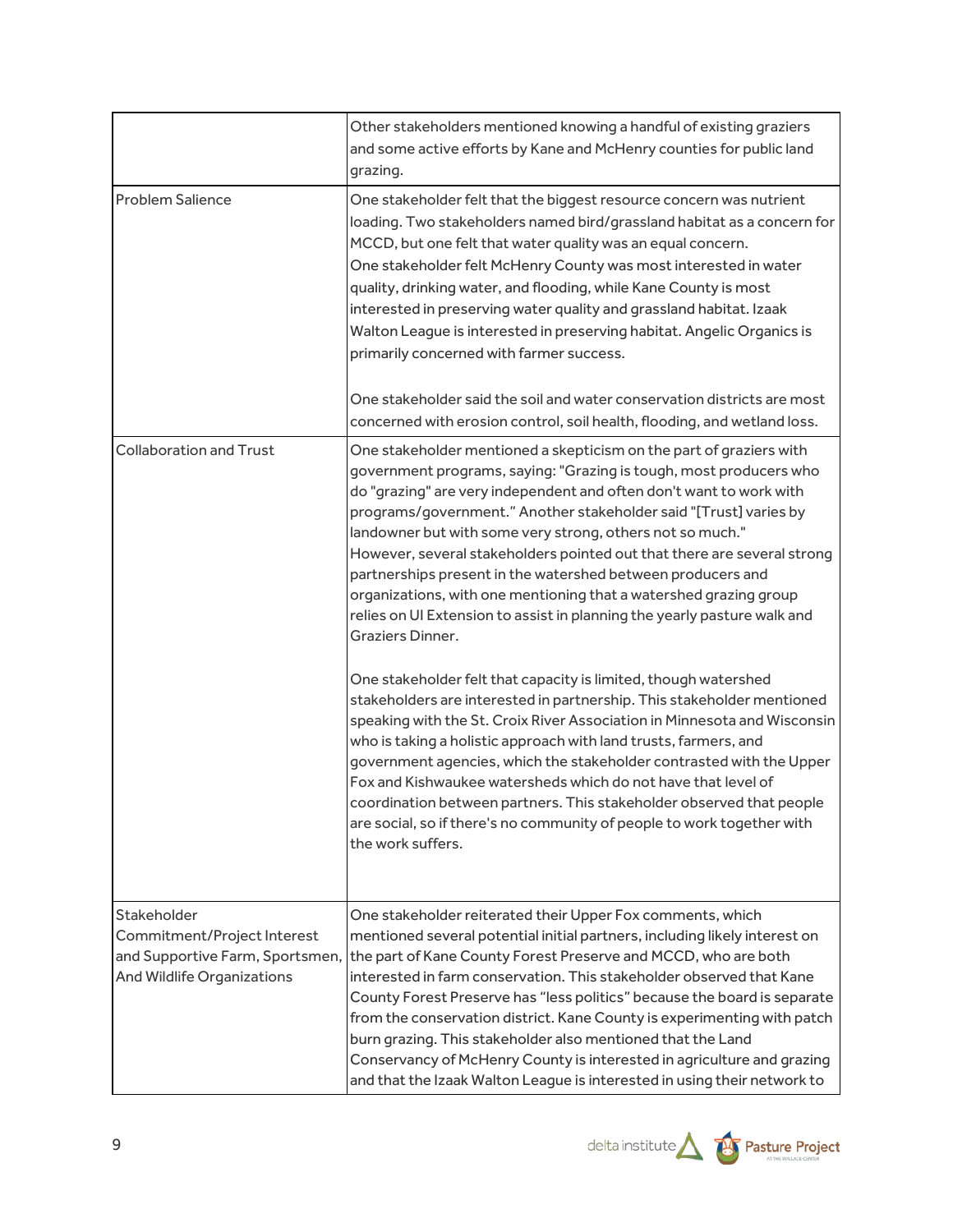|                                        | encourage landowners to influence their leasees to use better practices.<br>This stakeholder mentioned the IDEA farm network (and that Liberty<br>Prairie serves as its organizer for northeastern Illinois), and while grazing<br>is not a lead practice, they are not unfriendly to it. This stakeholder also<br>mentioned Angelic Organics, which used to be focused on vegetables<br>but had leadership transition recently. Angelic runs the Collaborative<br>Regional Alliance for Farmer Training (CRAFT) network, which includes<br>graziers. Finally, the McHenry County planning department is working on<br>a watershed plan for the county and is starting to realize that agriculture |
|----------------------------------------|----------------------------------------------------------------------------------------------------------------------------------------------------------------------------------------------------------------------------------------------------------------------------------------------------------------------------------------------------------------------------------------------------------------------------------------------------------------------------------------------------------------------------------------------------------------------------------------------------------------------------------------------------------------------------------------------------|
|                                        | is an important land use for managing water quality.<br>Another stakeholder listed active supportive groups as Boone County<br>Conservation District, NRCS, Farm Bureau, McHenry County Land<br>Conservancy, Natural Land Institute, Pheasants Forever, and the<br>SWCDs. This stakeholder felt that most of these do not overly focus on<br>grazing, except NRCS.                                                                                                                                                                                                                                                                                                                                 |
|                                        | Another stakeholder listed supportive groups as SWCDs, Eat for Good,<br>Land Conservancy of McHenry County, McHenry County Conservation<br>District, and NRCS. This stakeholder felt that all promote grazing.                                                                                                                                                                                                                                                                                                                                                                                                                                                                                     |
| <b>Farmers as Conservation Leaders</b> | Regarding active farmer leaders, one stakeholder mentioned Cody Brook<br>as an early adopter and advocate of cover crops in this watershed.<br>See also Adoption of BMPs section.                                                                                                                                                                                                                                                                                                                                                                                                                                                                                                                  |

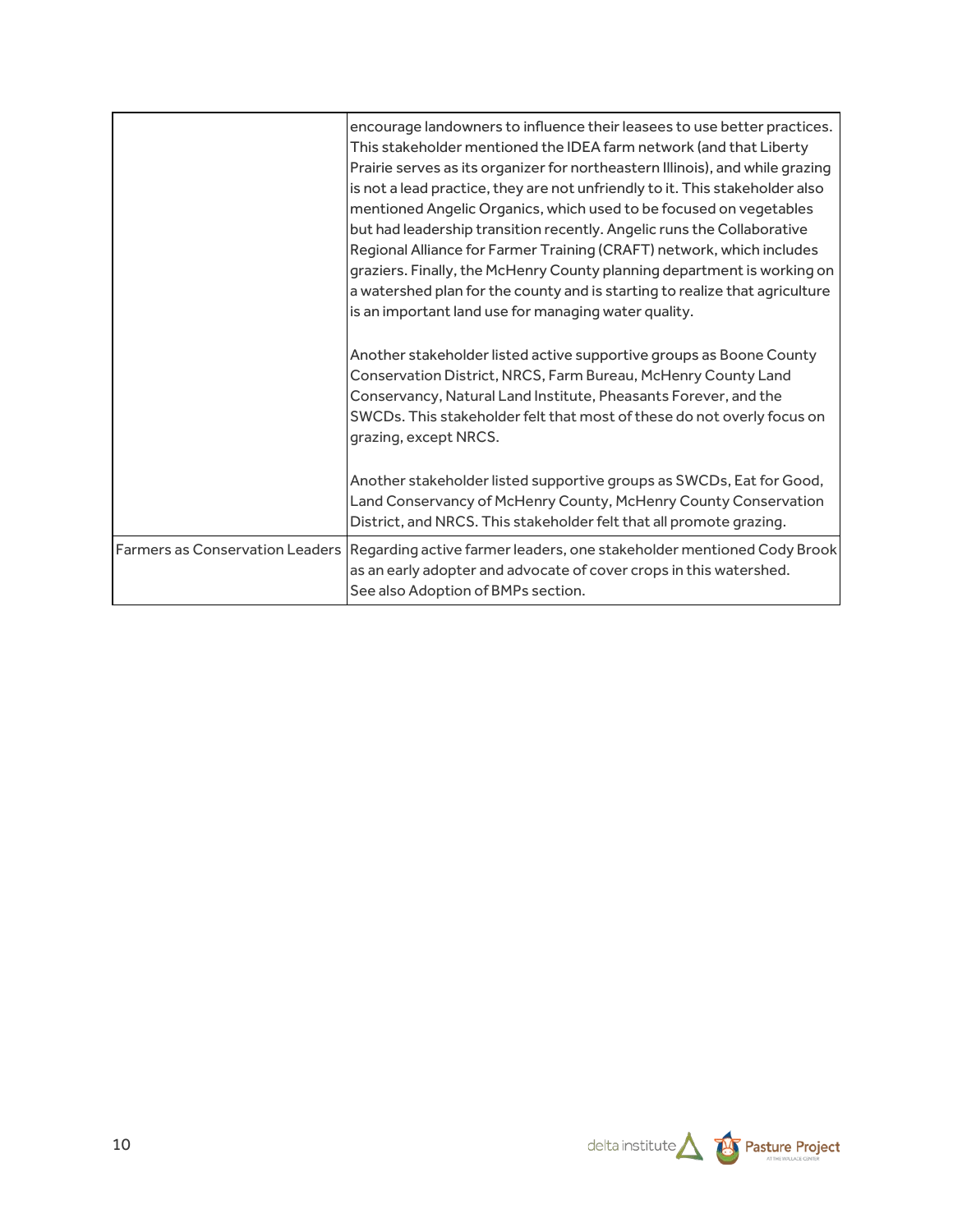#### **Table 4. Lower Fox**

| <b>Metric</b>                                                                                               | <b>Stakeholder Feedback</b>                                                                                                                                                                                                                                                                                                                                                                                                                                                                  |
|-------------------------------------------------------------------------------------------------------------|----------------------------------------------------------------------------------------------------------------------------------------------------------------------------------------------------------------------------------------------------------------------------------------------------------------------------------------------------------------------------------------------------------------------------------------------------------------------------------------------|
| Overall                                                                                                     | 2nd ranked watershed for one stakeholder.                                                                                                                                                                                                                                                                                                                                                                                                                                                    |
| <b>Biophysical Impairment</b>                                                                               | One stakeholder mentioned awareness that several segments are<br>impaired in this watershed.                                                                                                                                                                                                                                                                                                                                                                                                 |
| Adoption and Re-Enrollment<br>Rates of BMPs                                                                 | One stakeholder reiterated their comments from the Kishwaukee<br>watershed, noting the importance of NRCS programs in the watershed:<br>"Producers interested in grazing seek assistance from NRCS for<br>technical and financial assistance. Some of the practices applied include:<br>Prescribed grazing, fence, water facility, pipeline, forage and biomass<br>planting. The practices have been used by many producers for many<br>years."                                              |
| <b>Collaboration and Trust</b>                                                                              | One stakeholder said, "I believe the relationships are good between<br>farmers/producers and all agencies. [We] just need everyone to be on<br>the same page and try to work toward a collaborative effort in<br>regenerative grazing."                                                                                                                                                                                                                                                      |
| Stakeholder Commitment/Project<br>Interest and Supportive Farm,<br>Sportsmen, And Wildlife<br>Organizations | One stakeholder listed the active supportive organizations as UI<br>Extension, NRCS, SWCD, likely IL Beef Association, and maybe IL Farm<br>Bureau.<br>Another watershed mentioned existing watershed working groups,<br>saying: "Based on my knowledge, this watershed has a lot of activity<br>and/or interest. All Illinois County SWCDs should be leading a local lead<br>working group to identify priority watersheds within their county. NRCS<br>aids in the working group process." |
| <b>Farmers as Conservation Leaders</b>                                                                      | One stakeholder mentioned that "Alan Adams, past IL Beef Association<br>President, and family has participated in EQIP for Confinement and for a<br><b>Grazing Management System."</b>                                                                                                                                                                                                                                                                                                       |

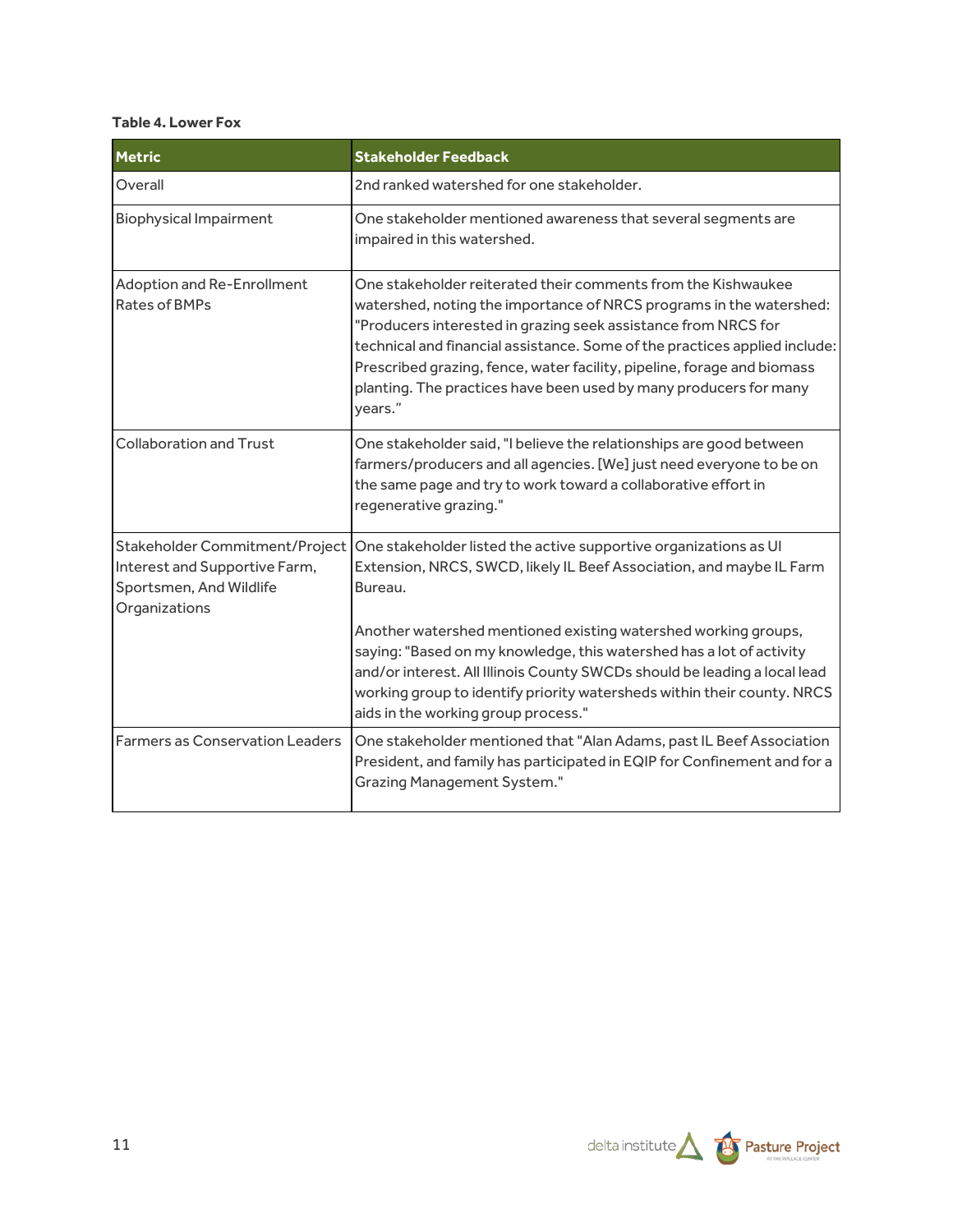## **Table 5. Upper Illinois**

| <b>Metric</b>  | <b>Stakeholder Feedback</b>       |
|----------------|-----------------------------------|
| <b>Overall</b> | No stakeholder votes or feedback. |

#### **Table 6. Kankakee**

| <b>Metric</b>                                                                                               | <b>Stakeholder Feedback</b>                                                                                                                                                                                                                                                                                                                                                                                                                                                                                                                                                                                                                                                               |  |
|-------------------------------------------------------------------------------------------------------------|-------------------------------------------------------------------------------------------------------------------------------------------------------------------------------------------------------------------------------------------------------------------------------------------------------------------------------------------------------------------------------------------------------------------------------------------------------------------------------------------------------------------------------------------------------------------------------------------------------------------------------------------------------------------------------------------|--|
| Overall                                                                                                     | Top watershed for 2 stakeholders.                                                                                                                                                                                                                                                                                                                                                                                                                                                                                                                                                                                                                                                         |  |
| <b>Historical Projects</b>                                                                                  | Two stakeholder comments summarized the grazing and conservation<br>history in this watershed:                                                                                                                                                                                                                                                                                                                                                                                                                                                                                                                                                                                            |  |
|                                                                                                             | "I have worked with the local NRCS field offices in this watershed over<br>the years. There was a lot of activity in Will and Kankakee Counties, but<br>not sure lately on the activity. There is a local Grazing Group that is<br>active. All the other watersheds I believe are gaining momentum with<br>smaller operations looking for assistance with infrastructure and<br>improving production."                                                                                                                                                                                                                                                                                    |  |
|                                                                                                             | "Kankakee SWCD has really stepped up and they are doing a great job<br>with overall conservation, regenerative (sustainable) outreach and<br>education to farmers. They are focusing mostly on cover crops and<br>have secured funding by participating in the National Wildlife<br>Federation's Cover Crop Champions grant."                                                                                                                                                                                                                                                                                                                                                             |  |
| Adoption and Re-Enrollment Rates<br>of BMPs                                                                 | In terms of producer adoption of grazing, one stakeholder said<br>"Kankakee has quite a few small grazing operations, but there are far<br>more folks growing crops on the ground versus grazing cattle.<br>Kankakee does support grazing, but through contracts. I believe they<br>only have 1 or 2 grazing contracts."                                                                                                                                                                                                                                                                                                                                                                  |  |
| Stakeholder Commitment/Project<br>Interest and Supportive Farm,<br>Sportsmen, And Wildlife<br>Organizations | One stakeholder noted that this watershed might have more political<br>support for agricultural conservation practices than other watersheds,<br>saying: "Elected officials [in these counties] are leaning towards<br>supporting environmental issues and would be swayed by learning<br>more about what is happening in their watersheds. The McHenry<br>watershed doesn't have lawmakers that would be influenced by the<br>data positively and the Lake County lawmakers are already supportive."<br>Another stakeholder named the active supportive organizations as<br>Kankakee County Graziers, UI Extension, NRCS, SWCDs, and possibly<br>IL Beef Association and IL Farm Bureau. |  |
| <b>Farmers as Conservation Leaders</b>                                                                      | One stakeholder mentioned knowledge of existing several grazier<br>leaders: "Rick Adams and Dave Suprenant are a few [graziers] that<br>come to mind, but there are more!"                                                                                                                                                                                                                                                                                                                                                                                                                                                                                                                |  |

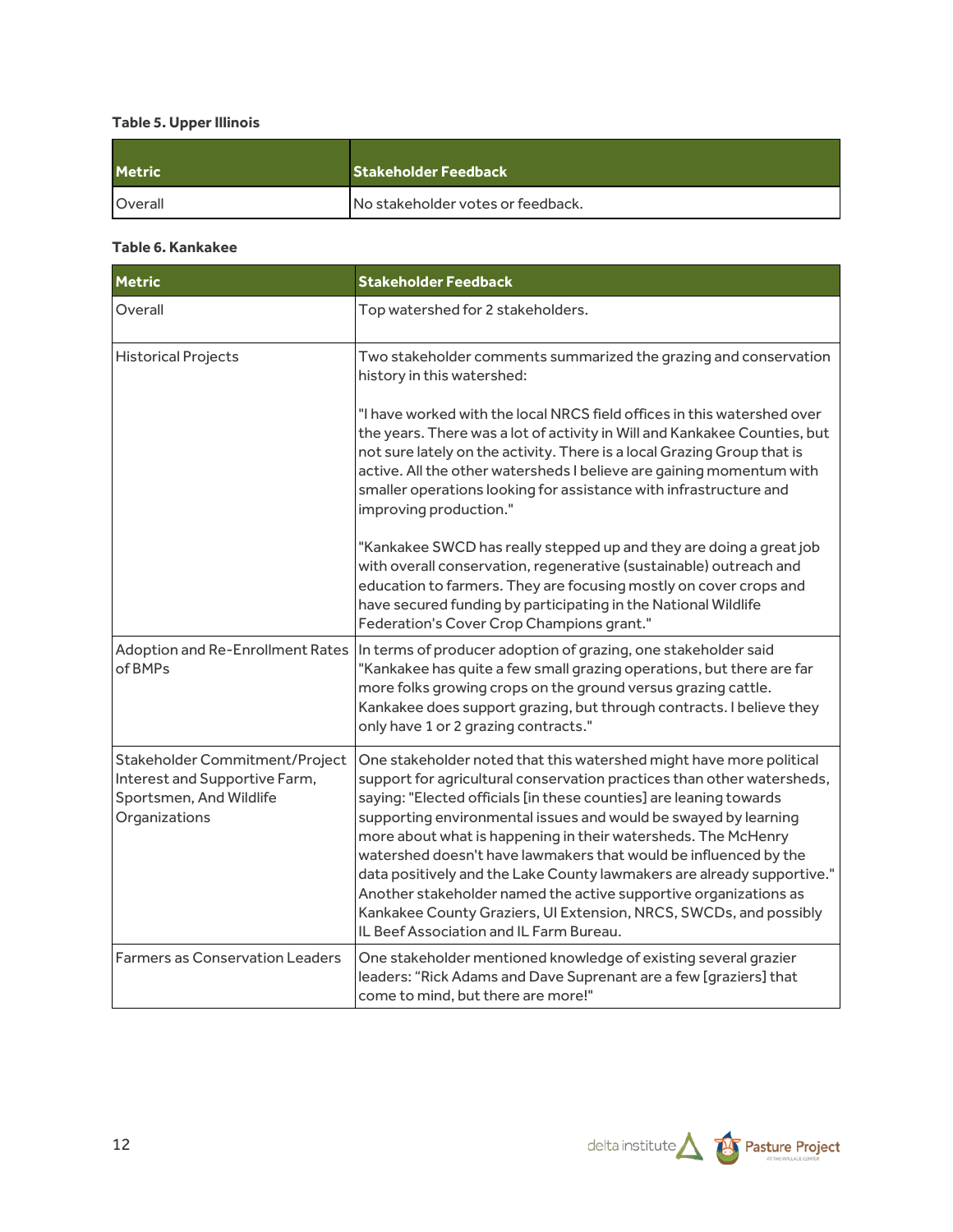# **Additional Research**

## EPA 319 Funding

The EPA 319 data set is a compilation of projects that have received federal funding to implement best management practices (BMPs) to reduce pollution from nonpoint sources or to perform watershed assessment and planning between 2000-2019. We filtered the data set by watershed and found the below number of funded projects in each watershed:

- Upper Fox: 18
- Lower Fox: 8
- Kishwaukee: 4
- Upper Illinois: 3
- Kankakee: 0

This gives an indication of funded agricultural and hydrologic work already taking place in the watershed and how our project can be complementary to work that has already happened or in progress.

To fill in possible gaps from the data and stakeholder feedback, we conducted general internet searches looking for any historical or current agricultural conservation, grazing, water quality, or funded watershed groups in each watershed. Internet searches revealed moderate historical and current activity, such as watershed planning efforts or publications, in the Upper Fox and Lower Fox watersheds, lower activity in Kishwaukee and Kankakee, and no activity in Upper Illinois.

## Water Quantity

We reviewed EPA's ["How's My Waterway"](https://mywaterway.epa.gov/) <sup>[2](#page-12-0)</sup> tool and EPA Watershed Quality Assessment reports to analyze water quality issues in priority watersheds. All five watersheds contain significant stretches of impaired waterways. The Upper Fox, Kishwaukee, and Lower Fox watersheds in particular had a high total proportion of impaired waterways. Leading causes of water quality impairment in the three watersheds (Upper Fox, Lower Fox, and Upper Illinois) were significant macrophyte growth, phosphorus runoff, high turbidity, and fecal coliform, to which agriculture is a leading contributor. Some watersheds also had significant impairments caused by non-agricultural sources such as polychlorinated biphenyls (Upper Fox, Lower Fox, and Upper Illinois), mercury (Lower Fox), and flow regime alterations (Upper Fox, Kishwaukee, and Lower Fox).

- Upper Fox: high (Lakes: 97% impaired; Rivers: 94% impaired)
- Lower Fox: high (Lakes: 100% impaired; Rivers: 32% impaired)
- Kishwaukee: high (Lakes: 21% impaired; Rivers: 72% impaired)
- Upper Illinois: medium (Lakes: 6% impaired; Rivers: 30% impaired)
- Kankakee: null (unassessed)

<span id="page-12-0"></span>

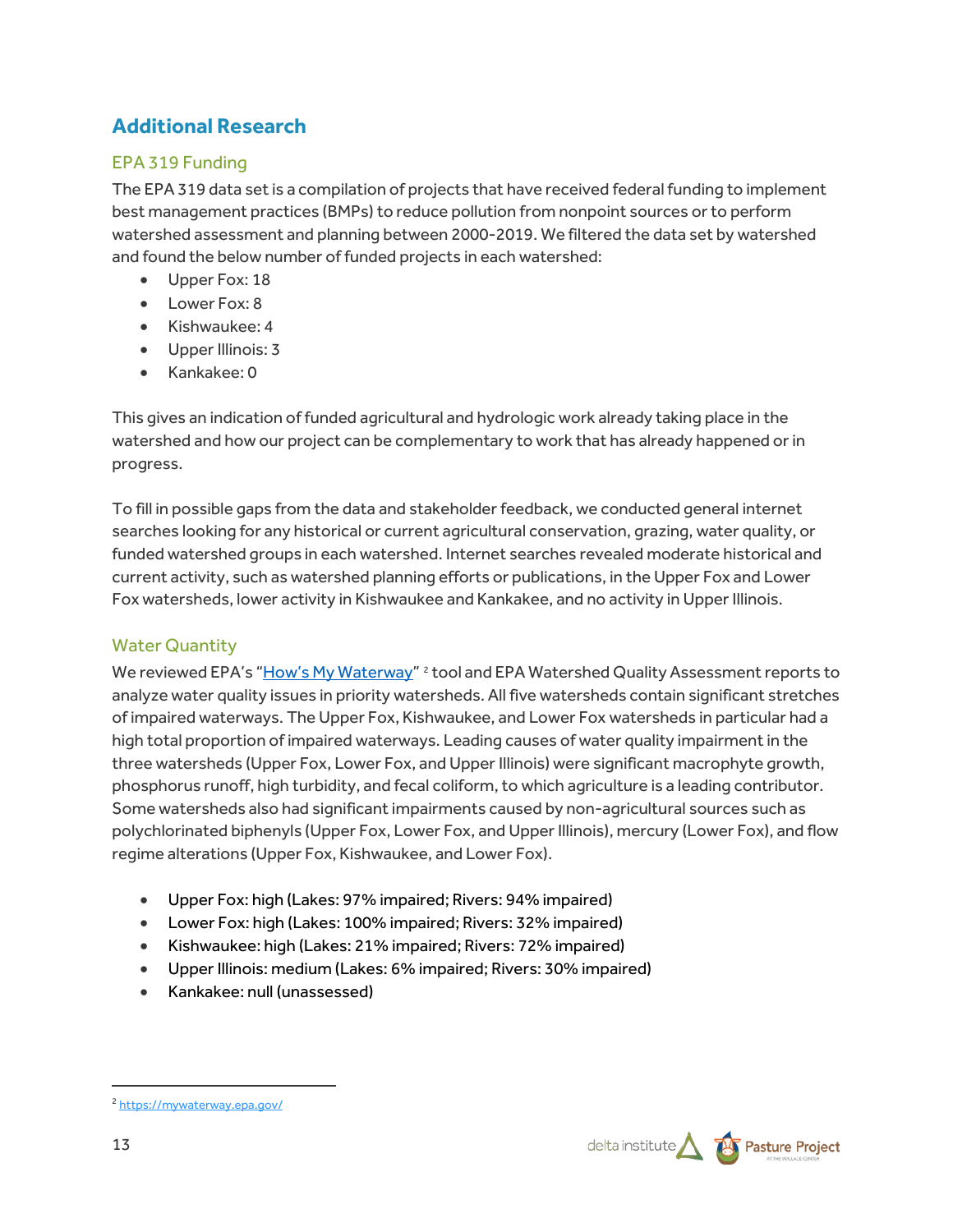#### BMP Adoption

We analyzed agricultural conservation practice adoption from Illinois Department of Agriculture field transect reports to get a sense of BMP use across the five priority watersheds. The five watersheds had varying degrees of conservation practice adoption. The Upper Fox had the highest rates of cover crop residue and mulch till on corn and soy acres. The Kankakee also had high levels of adoption of no-till on soy acres. The Kishwaukee watershed had high adoption of conservation practices relative to the other watersheds, particularly cover crops and mulch till. The Lower Fox and Upper Illinois had low relative adoption of conservation practices.

- Upper Fox: high (high cover crop, high reduced tillage)
- Lower Fox: low (low cover crop, medium reduced tillage)
- Kishwaukee: high (medium cover crop, high reduced tillage)
- Upper Illinois: low (low cover crop, medium reduced tillage)
- Kankakee: high (medium cover crop, high reduced tillage)

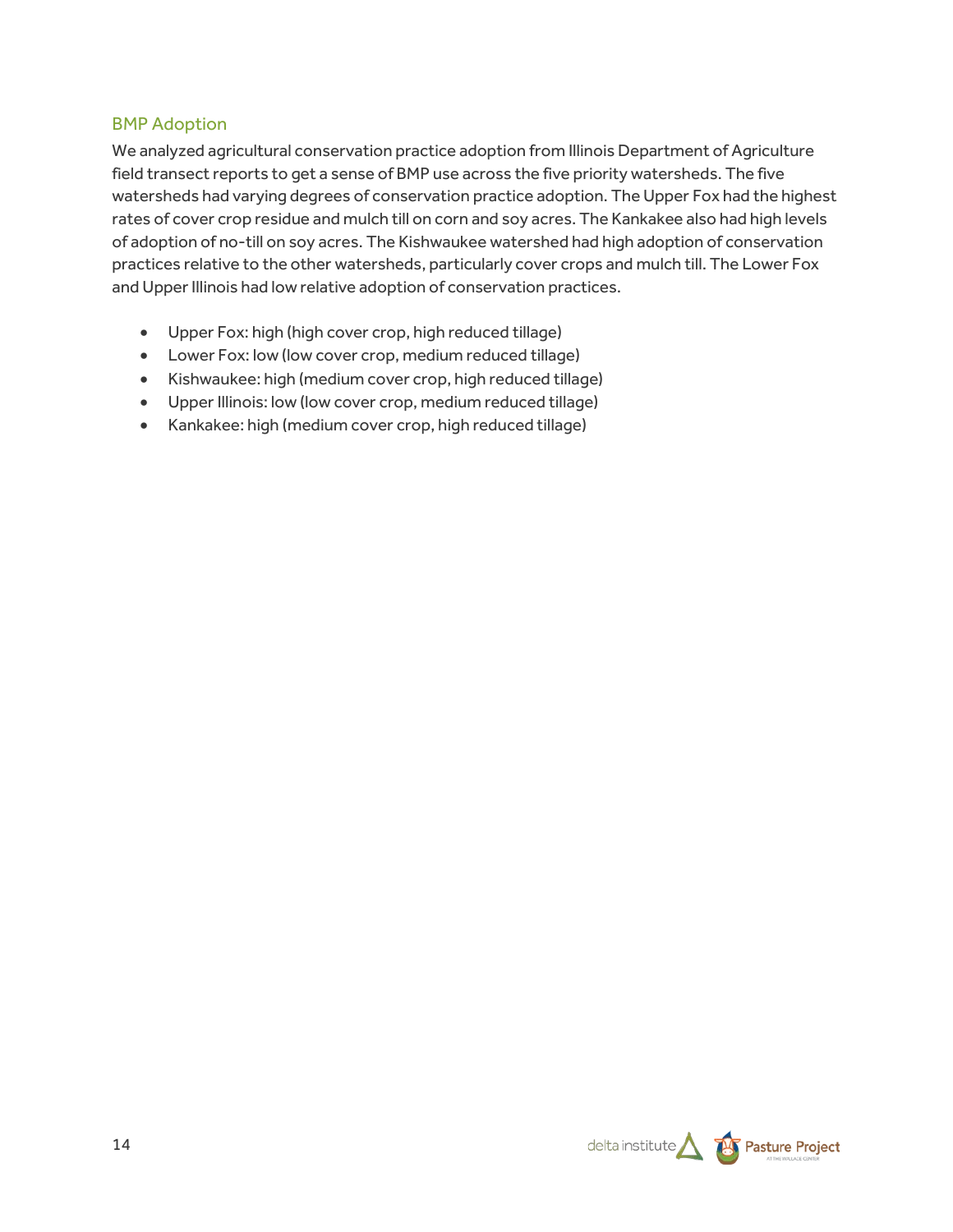# **Summary and Watershed Selection**

All the factors and their associated scores are summarized in Table 7. Scores below represent suitability relative to the other watersheds considered in the selection process rather than all the watersheds in Illinois. Green represents a high score (increased potential for engagement), yellow represents a medium score, red represents low score, while gray represents that data was not available to evaluate. Each factor had the same weight in determining the overall ranking.

| <b>Upper Fox</b>                                                              | <b>Kishwaukee</b>                                                             | <b>Lower Fox</b>                                                             | <b>Upper Illinois</b>                                                        | <b>Kankakee</b>                                                       |
|-------------------------------------------------------------------------------|-------------------------------------------------------------------------------|------------------------------------------------------------------------------|------------------------------------------------------------------------------|-----------------------------------------------------------------------|
| <b>Spatial Analysis:</b><br>Infrastructure                                    | <b>Spatial Analysis:</b><br>Infrastructure                                    | Additional<br>Research:<br><b>Historical Projects</b>                        | <b>Spatial Analysis:</b><br>Economics                                        | <b>Spatial Analysis:</b><br><b>Water Quality</b>                      |
| <b>Spatial Analysis:</b><br><b>Water Quality</b>                              | Stakeholder<br>Feedback: Overall<br>Preference                                | Additional<br><b>Research: Salient</b><br><b>WQ</b> Issues                   | <b>Spatial Analysis:</b><br>Biodiversity                                     | <b>Spatial Analysis:</b><br>Suitability for<br><b>Chicago Markets</b> |
| <b>Spatial Analysis:</b><br>Suitability for<br><b>Chicago Markets</b>         | Stakeholder<br>Feedback:<br>Interested<br>Orgs/Collaboratio<br>n in Watershed | <b>Known Partners</b>                                                        | <b>Spatial Analysis:</b><br><b>Suitability for</b><br><b>Chicago Markets</b> | <b>Spatial Analysis:</b><br>Economics                                 |
| Additional<br>Research:<br><b>Historical</b><br>Projects                      | Stakeholder<br>Feedback:<br><b>Farmers</b> as<br>Conservation<br>Leaders      | <b>Spatial Analysis:</b><br><b>Suitability for</b><br><b>Chicago Markets</b> | <b>Spatial Analysis:</b><br>Infrastructure                                   | Stakeholder<br><b>Feedback: Farmers</b><br>as Conservation<br>Leaders |
| Additional<br>Research:<br>Adoption/Readop<br>tion of BMPs                    | Additional<br><b>Research: Salient</b><br><b>WQ</b> Issues                    | Stakeholder<br><b>Feedback: Overall</b><br>Preference                        | Stakeholder<br><b>Feedback: Overall</b><br>Preference                        | Additional<br>Research:<br>Adoption/Re-<br><b>Adoption of BMPs</b>    |
| <b>Additional</b><br><b>Research: Salient</b><br><b>WQ Issues</b>             | <b>Known Partners</b>                                                         | <b>Spatial Analysis:</b><br>Infrastructure                                   | <b>Spatial Analysis:</b><br><b>Water Quality</b>                             | <b>Spatial Analysis:</b><br><b>Biodiversity</b>                       |
| <b>Known Partners</b>                                                         | <b>Spatial Analysis:</b><br><b>Suitability for</b><br><b>Chicago Markets</b>  | <b>Spatial Analysis:</b><br><b>Water Quality</b>                             | <b>Additional</b><br><b>Research: Historical</b><br>Projects                 | Additional<br>Research:<br><b>Historical Projects</b>                 |
| Stakeholder<br><b>Feedback: Overall</b><br>Preference                         | <b>Additional</b><br>Research:<br><b>Historical Projects</b>                  | <b>Additional</b><br>Research:<br>Adoption/Re-<br><b>Adoption of BMPs</b>    | <b>Additional</b><br>Research:<br>Adoption/Re-<br><b>Adoption of BMPs</b>    | Stakeholder<br>Feedback: Overall<br>Preference                        |
| Stakeholder<br>Feedback:<br>Interested<br>Orgs/Collaborati<br>on in Watershed | <b>Additional</b><br>Research:<br>Adoption/Re-<br><b>Adoption of BMPs</b>     | <b>Spatial Analysis:</b><br><b>Biodiversity</b>                              | <b>Additional</b><br><b>Research: Salient</b><br><b>WQ Issues</b>            | <b>Spatial Analysis:</b><br>Infrastructure                            |

**Table 7. Summary of selection criteria; green = high score (increased potential for engagement), yellow = medium score, red = low score, gray = data was not available to evaluate.**